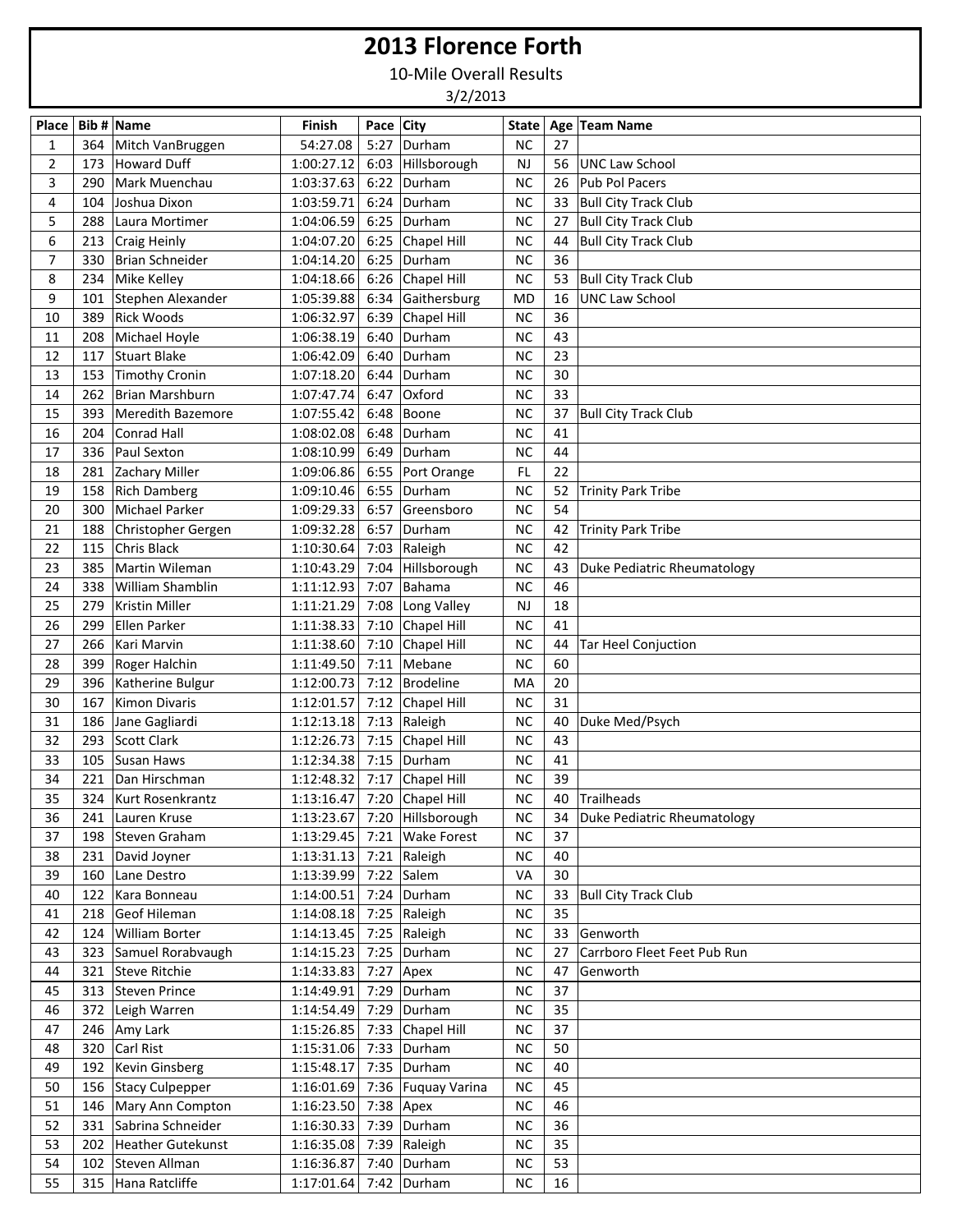| Place    |            | Bib # Name                  | Finish                      | Pace City    |                    | State                  |          | Age Team Name                                    |
|----------|------------|-----------------------------|-----------------------------|--------------|--------------------|------------------------|----------|--------------------------------------------------|
| 56       | 243        | Kevin Laliberte             | 1:17:19.34                  | 7:44         | Durham             | <b>NC</b>              | 35       |                                                  |
| 57       | 352        | Peter Stiegler              | 1:17:21.33                  | 7:44         | Durham             | <b>NC</b>              | 45       |                                                  |
| 58       | 239        | Kaley Krause                | 1:17:24.58                  | 7:44         | Durham             | <b>NC</b>              |          | 26 Blogads                                       |
| 59       | 285        | Jonas Monast                | 1:17:36.86                  | 7:46         | Durham             | <b>NC</b>              | 40       |                                                  |
| 60       | 166        | Patrick Dillon              | 1:18:16.15                  | 7:50         | Chapel Hill        | <b>NC</b>              | 35       |                                                  |
| 61       | 308        | <b>Robert Pleasants</b>     | 1:18:21.84                  | 7:50         | Durham             | <b>NC</b>              | 35       |                                                  |
| 62       | 240        | Bryan Krehnbrink            | 1:18:37.99                  | 7:52         | Chapel Hill        | NC                     | 46       | Tar Heel Conjuction                              |
| 63       | 184        | Robert Franklin             | 1:19:12.48                  | 7:55         | Bahama             | <b>NC</b>              | 60       | Duke Club Running                                |
| 64       | 195        | <b>Bill Goodnight</b>       | 1:19:19.38                  | 7:56         | Carrboro           | <b>NC</b>              | 44       | <b>UNC Physician</b>                             |
| 65       | 284        | Timothy Moe                 | 1:19:46.88                  | 7:59         | <b>Rock Hill</b>   | SC                     | 56       | Oakland Avenue Presbyterian Church               |
| 66       | 370        | Patrick Wang                | 1:19:50.43                  | 7:59         | Chapel Hill        | <b>NC</b>              | 23       |                                                  |
| 67       | 193        | Jake Godfrey                | 1:19:52.11                  | 7:59         | Chapel Hill        | <b>NC</b>              | 39       | Trailheads                                       |
| 68       | 120        | John Boggess                | 1:19:58.33                  | 7:59         | Chapel Hill        | <b>NC</b>              | 48       |                                                  |
| 69       | 107        | <b>Matthew Bader</b>        | 1:19:58.99                  | 7:59         | Durham             | <b>NC</b>              | 29       | Department of psychiatry and behavioral sciences |
| 70       | 326        | Phil Ryan                   | 1:20:00.95                  | 8:00         | Fayetteville       | <b>NC</b>              | 42       |                                                  |
| 71       | 261        | Mike Mangalea               | 1:20:09.69                  | 8:01         | Chapel Hill        | <b>NC</b>              | 25       | Carrboro Fleet Feet Pub Run                      |
| 72       | 175        | AnaRita Eason               | 1:20:13.89                  | 8:01         | Raleigh            | <b>NC</b>              | 49       | runnerpeeps                                      |
| 73       | 342        | Sumeet Singh                | 1:20:28.46                  | 8:03         | Durham             | <b>NC</b>              | 27       |                                                  |
| 74       | 103        | Kara Anasti                 | 1:20:38.90                  | 8:04         | Durham             | <b>NC</b>              | 25       |                                                  |
| 75       | 292        | Laurie O'Connor             | 1:20:39.47                  | 8:04         | <b>Wake Forest</b> | <b>NC</b>              | 56       | runnerpeeps                                      |
| 76       | 297        | Eric Olson-Getty            | 1:20:41.01                  | 8:04         | Durham             | <b>NC</b>              | 33       |                                                  |
| 77       | 275        | Christopher McLaughlin      | 1:20:54.74                  | 8:05         | Durham             | <b>NC</b>              | 43       |                                                  |
| 78       | 206        | Brian Hanczaryk             | 1:20:59.18                  | 8:06         | Durham             | <b>NC</b>              | 34       |                                                  |
| 79       | 125        | Megan Boyle                 | 1:21:05.23                  | 8:06         | Durham             | <b>NC</b>              | 29       | Department of psychiatry and behavioral sciences |
| 80       | 301        | <b>Greg Pattison</b>        | 1:21:27.71                  | 8:09         | Durham             | <b>NC</b>              | 34       |                                                  |
| 81       | 197        | Jessica Graham              | 1:21:32.41                  | 8:09         | Durham             | <b>NC</b>              | 26       |                                                  |
| 82       | 165        | <b>Whitney Diebolt</b>      | 1:21:40.26                  | 8:10         | Durham             | <b>NC</b>              | 34       | Duke Pediatric PT & OT                           |
| 83       | 211        | <b>Bob Hedrick</b>          | 1:21:50.38                  | 8:11         | Coats              | <b>NC</b><br><b>NC</b> | 63       | Team Ellen Whittington                           |
| 84       | 358        | Charles Todd                | 1:21:52.30                  |              | $8:11$ Durham      |                        | 41<br>50 |                                                  |
| 85<br>86 | 190<br>359 | Susie Gilbert<br>Holly Todd | 1:21:52.79                  | 8:11<br>8:11 | Durham<br>Durham   | <b>NC</b><br><b>NC</b> | 41       |                                                  |
| 87       | 369        | <b>Bethany Walton</b>       | 1:21:55.02<br>1:21:58.87    | 8:12         | Chapel Hill        | <b>NC</b>              | 24       |                                                  |
| 88       | 368        | <b>Tracy Walsh</b>          | 1:22:01.83                  | 8:12         | Washington         | DC                     | 25       |                                                  |
| 89       | 316        | Janneke Ratcliffe           | 1:22:05.82                  | 8:13         | Durham             | <b>NC</b>              | 51       |                                                  |
| 90       | 222        | <b>Bill Hlavac</b>          | 1:22:06.65                  |              | 8:13 Chapel Hill   | <b>NC</b>              | 49       |                                                  |
| 91       | 155        | John Cullen                 | 1:22:25.85 8:15 Chapel Hill |              |                    | <b>NC</b>              | 63       |                                                  |
| 92       | 227        | <b>Bruce Jackson</b>        | 1:22:28.44                  |              | 8:15   Belmont     | MA                     | 46       | C. Charles Jackson Foundation                    |
| 93       | 341        | John Shotwell               | 1:22:42.60                  |              | 8:16 Hillsborough  | NC                     | 36       | <b>Mebane Running Club</b>                       |
| 94       | 365        | Karen Vandersea             | 1:22:43.28                  | 8:16         | Chapel Hill        | NC                     | 40       |                                                  |
| 95       | 367        | Susan Vest                  | 1:22:46.64                  | 8:17         | <b>Wake Forest</b> | NC                     | 49       |                                                  |
| 96       | 356        | Philip Susann               | 1:22:55.23                  | 8:17         | Chapel Hill        | NC                     | 41       | Friends of Durham VA Cardiology                  |
| 97       | 235        | <b>Bill Kerr</b>            | 1:23:13.07                  | 8:19         | Charlotte          | NC                     | 51       |                                                  |
| 98       | 244        | Will Lambe                  | 1:23:34.41                  | 8:21         | Durham             | <b>NC</b>              | 37       |                                                  |
| 99       | 373        | Chris Wear                  | 1:23:35.32                  |              | 8:21 Raleigh       | <b>NC</b>              | 32       |                                                  |
| 100      | 205        | Virginia Hall               | 1:23:43.56                  |              | 8:22 Durham        | <b>NC</b>              | 40       |                                                  |
| 101      | 384        | Jodi Whiteman               | 1:23:44.43                  | 8:22         | <b>Wake Forest</b> | <b>NC</b>              | 37       |                                                  |
| 102      | 110        | <b>Rusty Barnett</b>        | 1:23:58.14                  | 8:24         | Durham             | <b>NC</b>              | 35       |                                                  |
| 103      | 388        | Sam Wolff                   | 1:23:58.22                  | 8:24         | Durham             | <b>NC</b>              | 38       |                                                  |
| 104      | 200        | Anthony Guarino             | 1:24:04.64                  | 8:24         | Cary               | NC                     | 45       | Genworth                                         |
| 105      | 362        | Susan Trout                 | 1:24:09.02                  | 8:25         | Chapel Hill        | <b>NC</b>              | 39       | PBMT Pretty in Pink                              |
| 106      | 132        | Christen Campbell           | 1:24:10.99                  | 8:25         | Carrboro           | <b>NC</b>              | 28       | Carrboro Fleet Feet Pub Run                      |
| 107      | 333        | <b>Dustin Schubert</b>      | 1:24:12.35                  | 8:25         | Durham             | NC                     | 32       |                                                  |
| 108      | 283        | Dean Mitchell               | 1:24:15.88                  |              | 8:26 Raleigh       | NC                     | 43       | Genworth                                         |
| 109      | 260        | Laura Maile                 | 1:24:28.90                  | 8:27         | Chapel Hill        | NC                     | 43       |                                                  |
| 110      | 277        | Katherine Midkiff           | 1:24:29.11                  | 8:27         | Durham             | NC                     | 38       |                                                  |
| 111      | 214        | Daniel Heller               | 1:24:36.22                  | 8:28         | Durham             | NC                     | 25       | Pub Pol Pacers                                   |
| 112      | 225        | Donald Hughes               | 1:24:47.42                  | 8:29         | Durham             | <b>NC</b>              | 25       | Blogads                                          |
| 113      | 106        | Teresa Avery                | 1:24:50.34                  |              | 8:29 Raleigh       | NC                     | 32       | PBMT Pretty in Pink                              |
| 114      |            | 129 Greg Brown              | 1:24:51.01                  |              | 8:29 Durham        | <b>NC</b>              |          | 28 Duke Med/Psych                                |
| 115      |            | 302 Caroline Paulsen        | 1:24:51.82                  |              | 8:29 Washington    | DC                     | 29       | Environmental Defense Fund                       |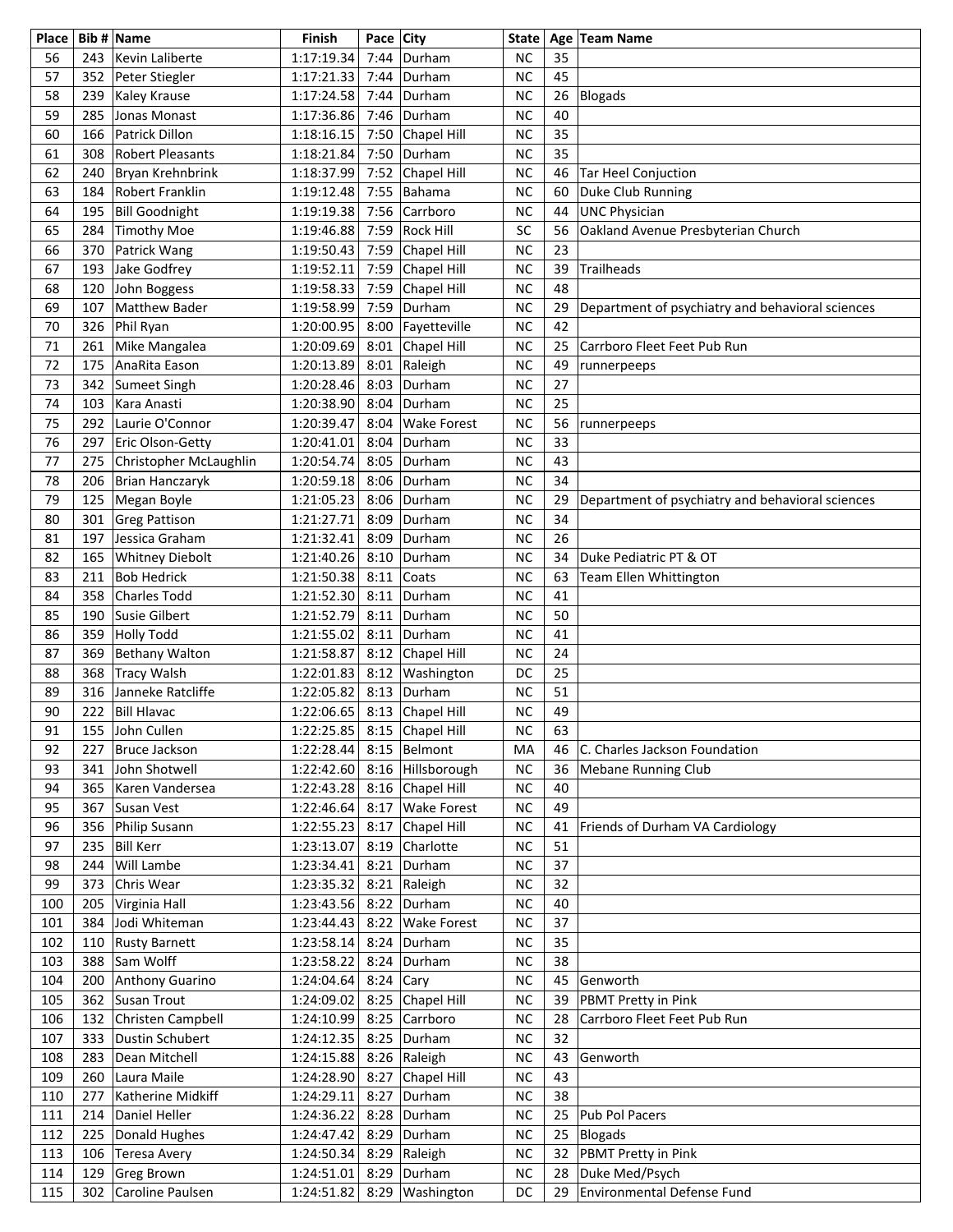| Place |     | Bib # Name            | Finish                      | Pace City |                    | <b>State</b> |    | Age Team Name                    |
|-------|-----|-----------------------|-----------------------------|-----------|--------------------|--------------|----|----------------------------------|
| 116   | 113 | Keith Beyer           | 1:24:56.14                  | 8:30      | Durham             | <b>NC</b>    | 36 |                                  |
| 117   | 349 | Allison Spencer       | 1:25:11.68                  | 8:31      | Durham             | <b>NC</b>    | 28 |                                  |
| 118   | 391 | Christine Yip         | 1:25:15.28                  | 8:32      | Durham             | <b>NC</b>    | 29 | Sanford School of Public Policy  |
| 119   | 148 | <b>Bill Copeland</b>  | 1:25:15.93                  | 8:32      | Chapel Hill        | <b>NC</b>    | 52 | Carrboro Fleet Feet Pub Run      |
|       |     |                       |                             |           |                    |              |    |                                  |
| 120   | 360 | Peter Tompkins        | 1:25:23.99                  | 8:32      | Durham             | <b>NC</b>    | 48 | <b>Trinity Park Tribe</b>        |
| 121   | 351 | Katherine Stanley     | 1:25:29.23                  | 8:33      | Chapel Hill        | <b>NC</b>    | 45 | McDow friends/admirers           |
| 122   | 278 | Daniel Miller         | 1:25:30.56                  | 8:33      | Durham             | <b>NC</b>    | 28 |                                  |
| 123   | 112 | Marc Bernstein        | 1:25:37.36                  | 8:34      | Cary               | <b>NC</b>    | 45 |                                  |
| 124   | 303 | Kyle Pennisi          | 1:25:47.07                  | 8:35      | Durham             | <b>NC</b>    | 28 |                                  |
| 125   | 287 | Laura Morrison        | 1:26:06.93                  | 8:37      | Durham             | <b>NC</b>    | 26 | Pub Pol Pacers                   |
| 126   | 307 | Rachel Pittenger      | 1:26:06.99                  | 8:37      | Durham             | <b>NC</b>    | 26 | Pub Pol Pacers                   |
| 127   | 276 | Nancy Meredith        | 1:26:08.30                  | 8:37      | <b>Wake Forest</b> | <b>NC</b>    | 48 |                                  |
| 128   | 236 | Jeff King             | 1:26:10.57                  | 8:37      | Durham             | <b>NC</b>    | 41 |                                  |
| 129   | 217 | Cassandra Hickey      | 1:26:25.85                  | 8:39      | Raleigh            | <b>NC</b>    | 26 |                                  |
| 130   | 264 | Paula Martin          | 1:26:33.54                  | 8:39      | Chapel Hill        | <b>NC</b>    | 44 |                                  |
| 131   | 258 | Kate MacDuffie        | 1:26:40.26                  | 8:40      | Durham             | <b>NC</b>    | 26 |                                  |
| 132   | 289 | <b>Courtney Moser</b> | 1:26:50.33                  | 8:41      | Durham             | <b>NC</b>    | 25 | Duke Pediatric PT & OT           |
|       |     |                       |                             |           |                    |              |    |                                  |
| 133   | 169 | Sara Dorn             | 1:26:52.81                  | 8:41      | Chapel Hill        | <b>NC</b>    | 25 | Duke Pediatric PT & OT           |
| 134   | 135 | Michael Cash          | 1:27:01.26                  | 8:42      | Durham             | <b>NC</b>    | 54 | PBMT Pretty in Pink              |
| 135   | 378 | Danielle Wellman      | 1:27:02.98                  | 8:42      | Durham             | <b>NC</b>    | 34 |                                  |
| 136   | 237 | Katharine Kollins     | 1:27:04.11                  | 8:42      | Durham             | <b>NC</b>    | 32 |                                  |
| 137   | 178 | Paul Ensslin          | 1:27:34.90                  | 8:45      | Durham             | <b>NC</b>    | 53 |                                  |
| 138   | 390 | Margaret Worthington  | 1:27:38.18                  | 8:46      | Raleigh            | <b>NC</b>    | 30 |                                  |
| 139   | 212 | Keely Hedrick         | 1:28:00.95                  | 8:48      | Coats              | <b>NC</b>    | 43 | Team Ellen Whittington           |
| 140   | 345 | Kristina Smith        | 1:28:00.98                  | 8:48      | Coats              | <b>NC</b>    | 41 | Team Ellen Whittington           |
| 141   | 255 | Sonya Linton          | 1:28:05.68                  | 8:49      | Durham             | <b>NC</b>    | 34 |                                  |
| 142   | 332 | Brian Schneiderman    | 1:28:07.36                  | 8:49      | Durham             | <b>NC</b>    | 42 |                                  |
| 143   | 254 | Kit Linton            | 1:28:07.97                  | 8:49      | Durham             | <b>NC</b>    | 38 |                                  |
| 144   | 228 | Michael James         | 1:28:08.38                  | 8:49      | Durham             | <b>NC</b>    | 39 | Drunken Dinner Party Decision    |
| 145   | 357 | Evan Swink            | 1:28:09.59                  | 8:49      | Carrboro           | <b>NC</b>    | 32 | <b>UNC School of Social Work</b> |
| 146   | 327 | Shereen Sairafi       | 1:28:16.32                  | 8:50      | Chapel Hill        | <b>NC</b>    | 24 |                                  |
|       |     |                       |                             |           |                    |              |    |                                  |
| 147   | 130 | Steph Bryant          | 1:28:22.75                  | 8:50      | Carrboro           | <b>NC</b>    | 26 | Carrboro Fleet Feet Pub Run      |
| 148   | 128 | Danice Brown          | 1:28:31.66                  | 8:51      | Durham             | <b>NC</b>    | 28 | Pub Pol Pacers                   |
| 149   | 229 | Melvin Jenkins        | 1:28:33.66                  | 8:51      | Columbia           | SC           | 25 |                                  |
| 150   | 207 | Bryna Harrington      | 1:28:35.27                  | 8:51      | Carrboro           | <b>NC</b>    | 25 |                                  |
| 151   |     | 242 Jordana Laks      | 1:28:35.29 8:51 Chapel Hill |           |                    | <b>NC</b>    | 24 |                                  |
| 152   | 334 | Gabrielle Scronce     | 1:28:36.26                  | 8:52      | Chapel Hill        | <b>NC</b>    | 28 |                                  |
| 153   | 139 | Howard Cheetham       | 1:28:46.47                  | 8:53      | Chapel Hill        | <b>NC</b>    | 58 |                                  |
| 154   |     | 220 Sunshine Hillygus | 1:28:46.55                  | 8:53      | Durham             | <b>NC</b>    | 38 | Drunken Dinner Party Decision    |
| 155   | 161 | Jennifer DeVanna      | 1:29:15.92                  | 8:56      | Durham             | NC           | 35 |                                  |
| 156   |     | 270   Dodie McDow     | 1:29:17.83                  | 8:56      | Bexley             | OH           |    | 42 Florence's Dozens of Cousins  |
| 157   |     | 318 Anna Richards     | 1:29:48.88                  | 8:59      | <b>Rock Hill</b>   | SC           | 33 | Rock Hill Racy Bunch             |
| 158   | 147 | Philip Cook           | 1:29:59.71                  | 8:59      | Chapel Hill        | NC           | 66 | Sanford School of Public Policy  |
| 159   | 381 | Amy White             | 1:30:10.20                  | 9:01      | Durham             | NC           | 36 |                                  |
| 160   | 380 | Adam White            | 1:30:10.22                  | 9:01      | Durham             | NC           | 37 |                                  |
| 161   | 180 | Lisa Finlay           | 1:30:13.41                  | 9:01      | Durham             | NC           | 52 |                                  |
| 162   | 322 | Jason Roberts         | 1:30:17.64                  | 9:02      | Chapel Hill        | NC           | 37 |                                  |
|       |     |                       |                             |           |                    |              |    |                                  |
| 163   | 363 | Sheila Tubolino       | 1:30:34.58                  | 9:03      | Wake Forest        | NC           | 45 |                                  |
| 164   |     | 252 Kristyn Lewis     | 1:30:37.22                  | 9:04      | Chapel Hill        | NC           | 38 |                                  |
| 165   | 377 | Jeffrey Welch         | 1:30:37.38                  | 9:04      | Elon               | <b>NC</b>    | 38 |                                  |
| 166   | 386 | Matthew Williamson    | 1:30:49.13                  | 9:05      | Durham             | <b>NC</b>    | 41 | <b>Trinity Park Tribe</b>        |
| 167   | 136 | <b>Will Chambliss</b> | 1:30:49.36                  | 9:05      | Durham             | NC           | 39 |                                  |
| 168   |     | 138 Jeffrey Chandler  | 1:30:50.29                  | 9:05      | Durham             | NC           | 51 |                                  |
| 169   | 201 | Katie Guidera         | 1:30:57.73                  | 9:06      | Durham             | NC           | 21 |                                  |
| 170   | 199 | Tara Gu               | 1:30:58.98                  | 9:06      | Durham             | <b>NC</b>    | 22 |                                  |
| 171   | 309 | Jill Powell           | 1:31:02.32                  | 9:06      | Chapel Hill        | <b>NC</b>    | 32 |                                  |
| 172   | 268 | Jean McDonald         | 1:31:22.58                  | 9:08      | Chapel Hill        | NC           | 51 |                                  |
| 173   |     | 346   Marty Smith     | 1:31:34.00                  | 9:09      | Durham             | <b>NC</b>    | 42 | George Watts friends             |
| 174   |     | 282 Kara Millonzi     | 1:31:52.91                  | 9:11      | Carrboro           | NC           | 38 | Carrboro Fleet Feet Pub Run      |
| 175   |     | 350 John Spencer      | 1:31:53.69                  |           | $9:11$ Durham      | NC           | 45 | LoMo Market                      |
|       |     |                       |                             |           |                    |              |    |                                  |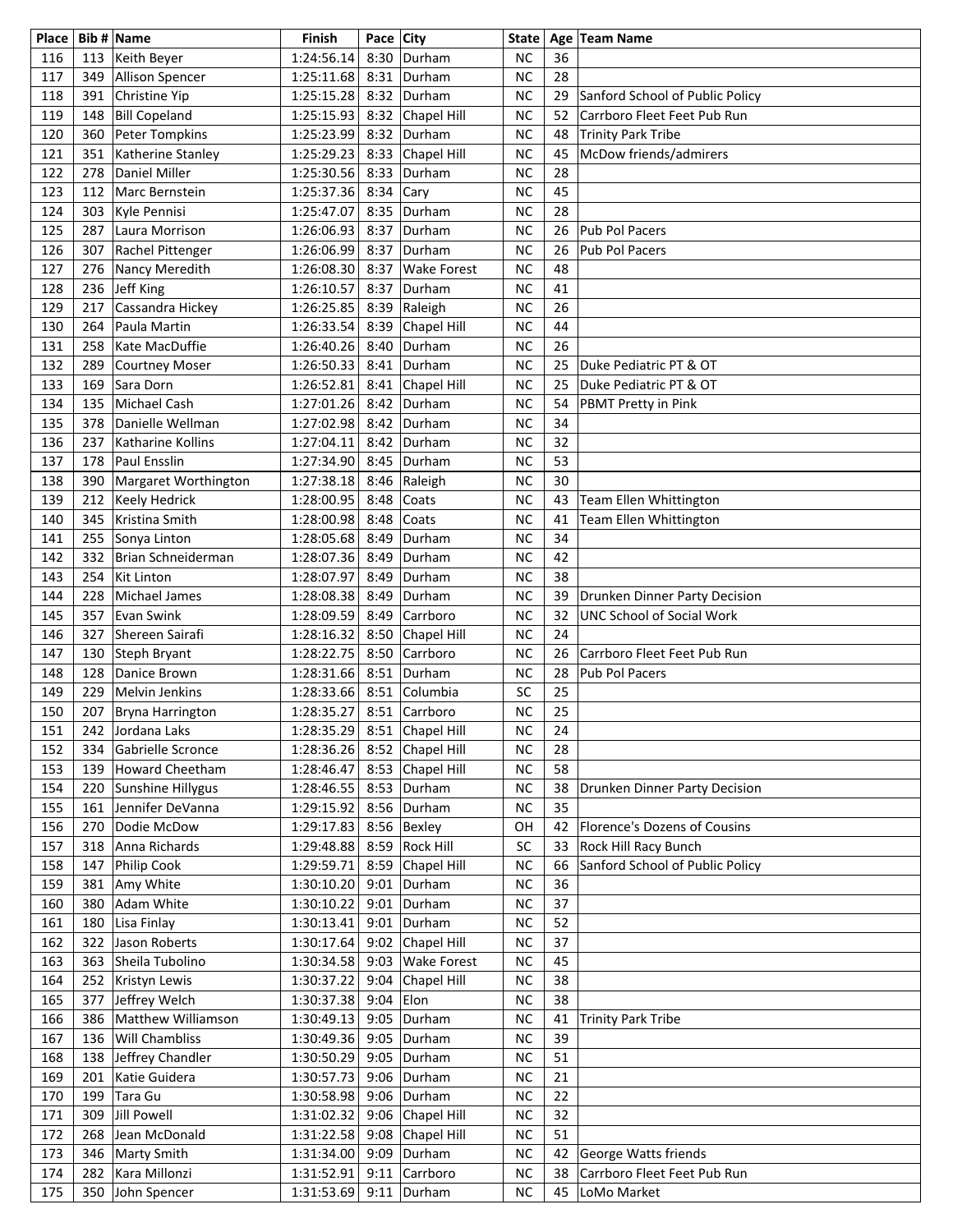| Place |     | Bib # Name             | Finish                       | Pace City |                               | <b>State</b> |    | Age Team Name                                    |
|-------|-----|------------------------|------------------------------|-----------|-------------------------------|--------------|----|--------------------------------------------------|
| 176   | 347 | Lisa Soeters           | 1:31:58.76                   |           | 9:12 Chapel Hill              | <b>NC</b>    | 57 |                                                  |
| 177   | 269 | Stacey McDonald        | 1:32:10.51                   | 9:13      | Durham                        | <b>NC</b>    | 25 |                                                  |
| 178   | 319 | Brian Richards         | 1:32:16.31                   | 9:14      | <b>Rock Hill</b>              | SC           | 34 | <b>Rock Hill Racy Bunch</b>                      |
| 179   | 274 | Larry McKinney         | 1:32:18.45                   | 9:14      | Cary                          | <b>NC</b>    | 58 |                                                  |
| 180   | 291 | Kelley O'Brien         | 1:32:20.14                   | 9:14      | Carrboro                      | <b>NC</b>    | 36 | <b>UNC School of Government</b>                  |
| 181   | 230 | Dary Johnson           | 1:32:21.28                   | 9:14      | Chapel Hill                   | <b>NC</b>    | 41 |                                                  |
|       |     |                        |                              |           |                               |              |    |                                                  |
| 182   | 328 | Jeremy Salemson        | 1:32:23.84                   | 9:14      | Chapel Hill                   | <b>NC</b>    | 44 | Carrboro Fleet Feet Pub Run                      |
| 183   | 143 | Eric Cohen             | 1:32:50.01                   | 9:17      | Durham                        | <b>NC</b>    | 36 |                                                  |
| 184   | 280 | Kyle Miller            | 1:33:23.34                   | 9:20      | Durham                        | <b>NC</b>    | 33 |                                                  |
| 185   | 109 | Colette Barnes         | 1:33:29.90                   | 9:21      | Cary                          | <b>NC</b>    | 26 |                                                  |
| 186   | 144 | Beth Coleman           | 1:33:30.15                   | 9:21      | Durham                        | <b>NC</b>    | 26 |                                                  |
| 187   | 149 | Henry Copeland         | 1:33:35.43                   | 9:21      | Chapel Hill                   | <b>NC</b>    | 50 | Blogads                                          |
| 188   | 154 | Virginia Crothers      | 1:33:42.55                   | 9:22      | Durham                        | <b>NC</b>    | 24 |                                                  |
| 189   | 355 | Danielle Sumner        | 1:33:46.66                   | 9:23      | Durham                        | <b>NJ</b>    | 19 | Duke Club Running                                |
| 190   | 151 | Cindy Cottle           | 1:34:04.77                   | 9:24      | Raleigh                       | <b>NC</b>    | 40 |                                                  |
| 191   | 116 | Mary Black             | 1:34:28.93                   | 9:27      | <b>Rock Hill</b>              | SC           | 36 | Rock Hill Racy Bunch                             |
| 192   | 238 | Lindsay Koonce         | 1:34:30.20                   | 9:27      | Chapel Hill                   | <b>NC</b>    | 19 |                                                  |
| 193   | 183 | Les Forman             | 1:34:34.62                   | 9:27      | Chapel Hill                   | <b>NC</b>    | 66 | Duke Cancer Center                               |
| 194   | 343 | Hope Skelton           | 1:34:42.89                   | 9:28      | Goldsboro                     | <b>NC</b>    | 50 |                                                  |
| 195   | 245 | Jennifer Lancaster     | 1:34:43.25                   | 9:28      | Pikeville                     | <b>NC</b>    | 33 |                                                  |
| 196   | 164 | Tara Dickinson         | 1:35:10.23                   | 9:31      | Durham                        | <b>NC</b>    | 26 |                                                  |
| 197   | 329 | Jennifer Schake        | 1:35:13.47                   | 9:31      | Durham                        | <b>NC</b>    | 32 |                                                  |
| 198   | 191 | Beth Gillon            | 1:35:33.27                   | 9:33      | Chapel Hill                   | <b>NC</b>    | 43 |                                                  |
| 199   |     |                        |                              | 9:33      |                               | <b>NC</b>    | 43 |                                                  |
|       | 170 | Mindy Douglas          | 1:35:33.43                   |           | Chapel Hill                   |              |    |                                                  |
| 200   | 162 | Judith Devins          | 1:35:46.73                   | 9:35      | Raleigh                       | <b>NC</b>    | 34 | <b>PBMT Pretty in Pink</b>                       |
| 201   |     | 134 Jayne Cash         | 1:36:08.27                   | 9:37      | Durham                        | <b>NC</b>    | 53 | <b>PBMT Pretty in Pink</b>                       |
| 202   |     | 108 Molly Bain         | 1:36:13.82                   | 9:37      | Durham                        | <b>NC</b>    | 26 | <b>PBMT Pretty in Pink</b>                       |
| 203   | 265 | Nate Martinez-Wayman   | 1:36:28.08                   | 9:39      | Durham                        | <b>NC</b>    | 40 | Carrboro Fleet Feet Pub Run                      |
| 204   | 295 | Eric Oberstein         | 1:36:28.27                   | 9:39      | Durham                        | <b>NC</b>    | 27 |                                                  |
| 205   | 304 | Arlan Peters           | 1:36:28.42                   | 9:39      | Durham                        | <b>NC</b>    | 38 | McDow friends/admirers                           |
| 206   | 263 | Elizabeth Martin       | 1:36:56.02                   | 9:42      | Durham                        | <b>NC</b>    | 36 |                                                  |
| 207   | 181 | Chantelle Fisher-Borne | 1:37:14.56                   | 9:43      | Durham                        | <b>NC</b>    | 37 |                                                  |
| 208   | 314 | Laura Pyatt            | 1:37:36.69                   | 9:46      | Durham                        | <b>NC</b>    | 27 |                                                  |
| 209   | 121 | Kim Boggess            | 1:38:08.69                   | 9:49      | Chapel Hill                   | <b>NC</b>    | 48 |                                                  |
| 210   | 361 | Sania Tong Argao       | 1:38:12.05                   | 9:49      | Durham                        | <b>NC</b>    |    | 34 RunBuds                                       |
| 211   | 371 | Sara Ward              | 1:38:13.00 9:49 Durham       |           |                               | <b>NC</b>    |    | 36 NSOE alums                                    |
| 212   | 305 | Stine Petersen         | 1:38:25.29                   | 9:51      | Raleigh                       | <b>NC</b>    | 28 |                                                  |
| 213   | 114 | Kaci Bishop            | 1:38:26.88 9:51              |           | Durham                        | <b>NC</b>    | 40 |                                                  |
| 214   |     | 194 Ami Goldstein      | 1:38:46.13                   | 9:53      | Durham                        | <b>NC</b>    | 42 |                                                  |
| 215   |     | 256 Nathan Lui         | 1:39:04.83                   | 9:54      | Durham                        | <b>NC</b>    | 18 |                                                  |
| 216   |     | 251 Janet Leung        | 1:39:14.51                   | 9:55      | Durham                        | <b>NC</b>    | 38 |                                                  |
| 217   |     | 348 Brian Spector      | 1:39:18.64                   |           | $9:56$ Durham                 | <b>NC</b>    | 44 | Department of psychiatry and behavioral sciences |
|       |     |                        |                              |           |                               |              | 56 |                                                  |
| 218   |     | 394 Jayne Cunningham   | 1:39:38.35                   |           | 9:58   Lexington              | KY           |    |                                                  |
| 219   | 174 | James Dumas            | 1:39:39.39                   |           | 9:58 Washington               | DC           | 44 | <b>Environmental Defense Fund</b>                |
| 220   | 340 | Jeannie Shotwell       |                              |           | 1:40:13.68 10:01 Hillsborough | <b>NC</b>    | 37 | <b>Mebane Running Club</b>                       |
| 221   | 272 | Randolph McDow         | 1:40:28.85 10:03 Atlanta     |           |                               | GA           | 40 |                                                  |
| 222   | 142 | Beach Codevilla        | 1:41:17.33 10:08 Longmont    |           |                               | CO           | 41 |                                                  |
| 223   | 141 | Christin Coan          | 1:41:23.85 10:08 Chapel Hill |           |                               | <b>NC</b>    | 40 |                                                  |
| 224   | 233 | Ralph Karpinos         | 1:41:28.80 10:09 Chapel Hill |           |                               | <b>NC</b>    | 62 |                                                  |
| 225   | 310 | Dena Powers            | 1:42:10.64 10:13 Raleigh     |           |                               | <b>NC</b>    | 42 |                                                  |
| 226   | 250 | Lynn Leubuscher        | 1:42:42.23 10:16 Durham      |           |                               | <b>NC</b>    | 43 | McDow friends/admirers                           |
| 227   | 159 | Margaret Davide-Smith  | 1:43:54.05   10:23   Durham  |           |                               | <b>NC</b>    | 40 | <b>RunBuds</b>                                   |
| 228   | 395 | Les Chaffer            | 1:44:01.66 10:24 Durham      |           |                               | <b>NC</b>    | 49 |                                                  |
| 229   | 145 | Karalyn Colopy         | 1:44:03.04 10:24 Durham      |           |                               | <b>NC</b>    | 42 |                                                  |
| 230   | 224 | Betsy Hughes           | 1:44:10.62 10:25 Durham      |           |                               | <b>NC</b>    | 34 |                                                  |
| 231   | 312 | Sarah Price            | 1:44:15.00 10:26 Charlotte   |           |                               | <b>NC</b>    | 41 | McDow friends/admirers                           |
| 232   | 375 | Crystal Weber          | 1:44:21.22 10:26 Durham      |           |                               | <b>NC</b>    | 33 | <b>RunBuds</b>                                   |
| 233   |     | 219 Joel Hillygus      | 1:44:37.44 10:28 Durham      |           |                               | <b>NC</b>    | 40 |                                                  |
| 234   | 379 | Sandi West             |                              |           | 1:44:41.89 10:28 Hillsborough | <b>NC</b>    | 43 |                                                  |
| 235   |     | 163 Jordan Dickerson   | 1:45:57.68 10:36 Cary        |           |                               | NC           | 29 |                                                  |
|       |     |                        |                              |           |                               |              |    |                                                  |